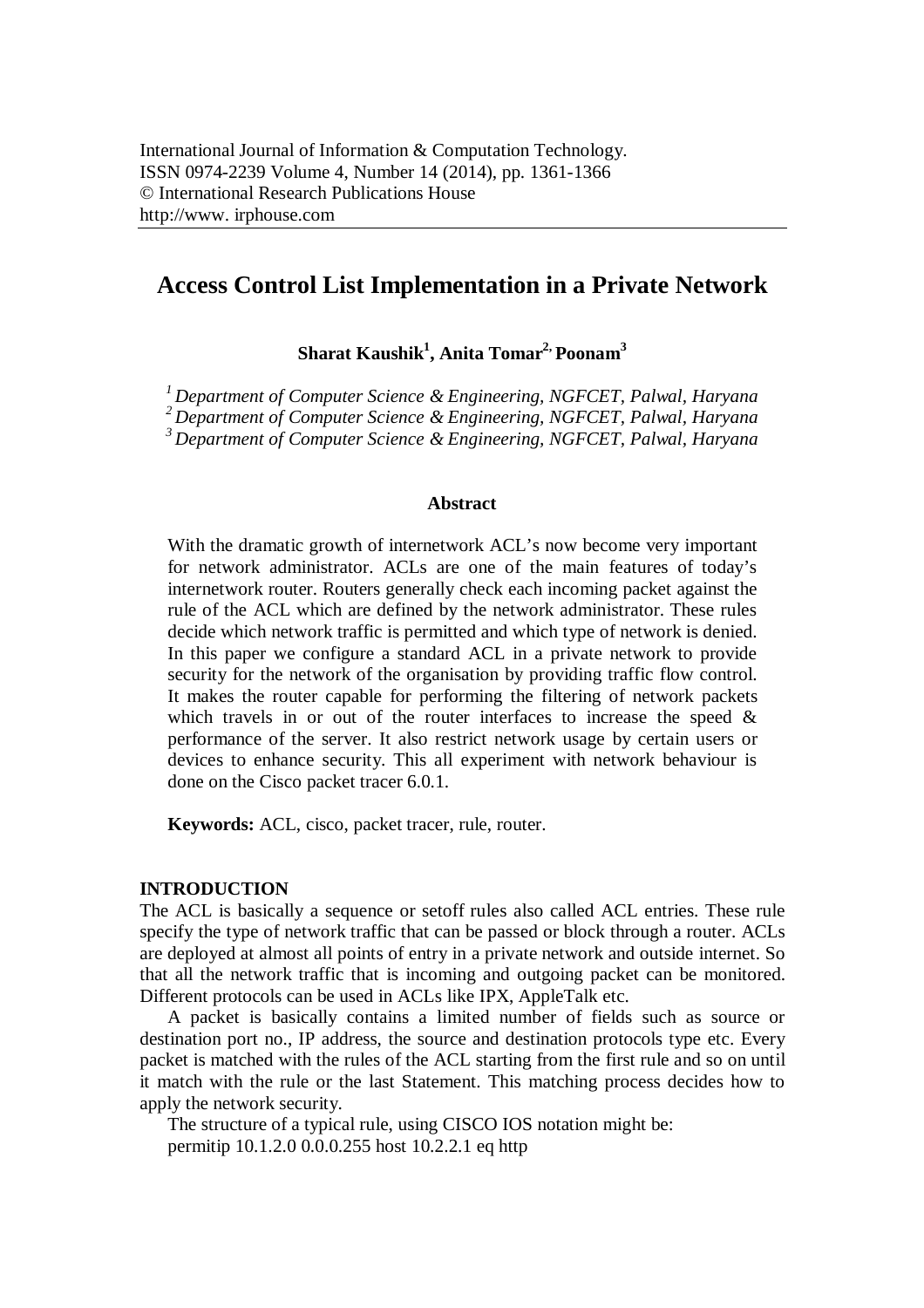An ACL contains many rules and there can be conflicts between these rules such as redundancy, shadowing etc [1]. So the ACLs must be managed carefully so that the conflicts can be resolved[2].The Rule sets are generally composed of number of rules ranging from tens to five thousand [3].

## **TYPES OF ACLS**

Mainly two types of ACLs can be configure on the routers. These are as follows:

- Standard ACL This allows or denies packets based on IP address of source. Valid range of standard ACL IDs are from  $1 - 99$  or also can be a string.
- Extended ACL This allows or denies packets based on protocol information and also based on IP address of source and destination. Valid range of extended ACL IDs are from  $100 - 199$  or also can be a string.

Standard ACLs permit or deny packets based on source IP address. You can configure up to 99 standard ACLs. You can configure up to 1024 individual ACL entries on a device. There is no limit to the number of ACL entries an ACL can contain except for the system-wide limitation of 1024 total ACL entries.

Extended ACLs let you permit or deny packets based on the following information:

- IP protocol
- Source IP address or host name
- Destination IP address or host name
- Source TCP or UDP port (if the IP protocol is TCP or UDP)
- Destination TCP or UDP port (if the IP protocol is TCP or UDP)

The ACLs can also be used in filtering route advertisements and also in enforcing network policies such as traffic shaping and NAT(network address translation)[4].

### **ACCESS LIST SYNTAX**

• Standard IP Access List Configuration Syntax<sup>[5]</sup>.

# access-list access-list-number {permit | deny}source {source-mask}ip accessgroup access-list-number {in | out}

• Extended IP Access List Configuration Syntax

#access-list access-list-number {permit | deny}protocol source {source-mask} destination{destination-mask}ip access-group access-list-number {in | out}

• Named IP Access List Configuration Syntax #ip access-list {standard | extended} {name |number}

#### **EXPERIMENTAL SETUP**

In this the experiment with network behavior is done on the Cisco packet tracer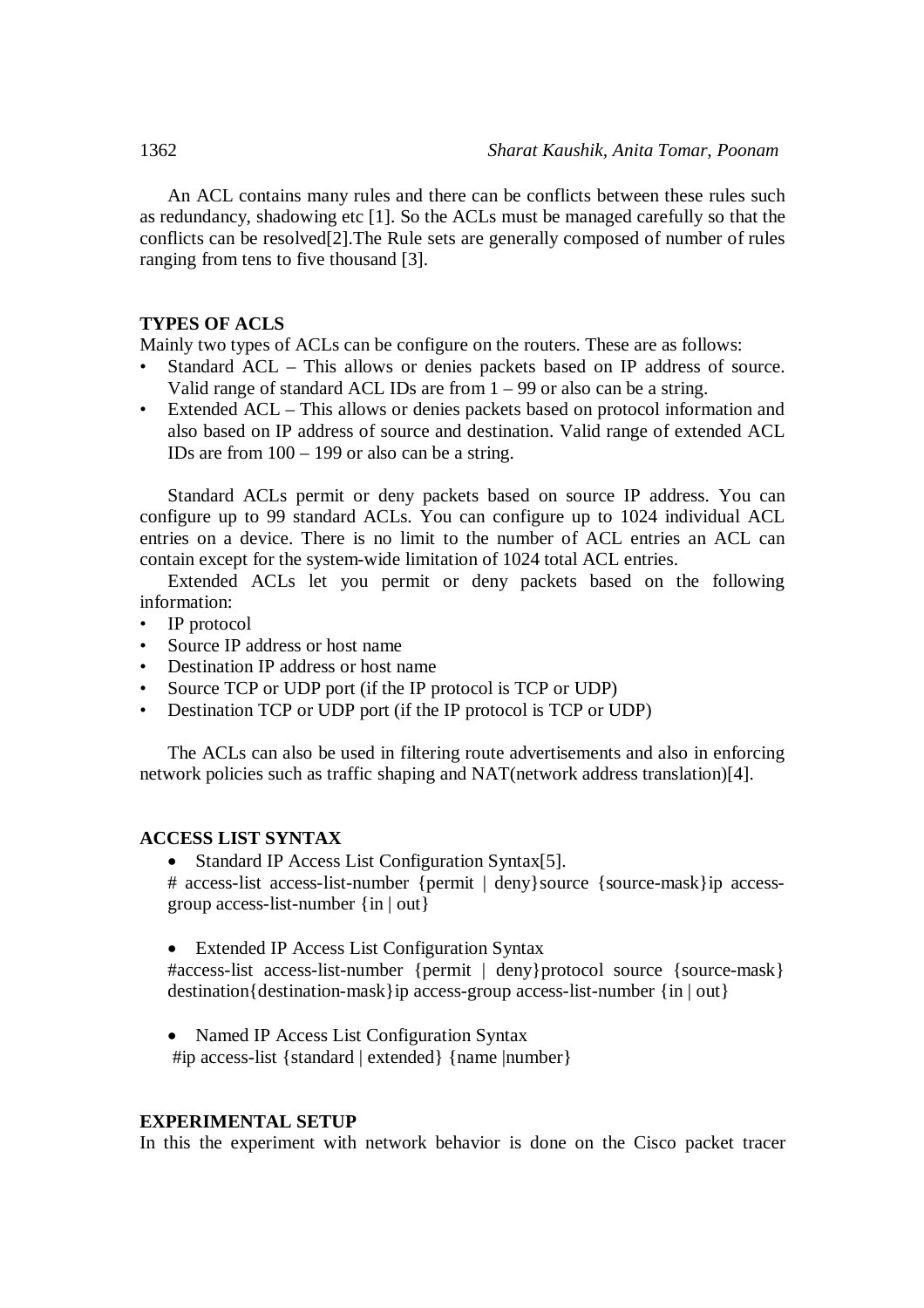6.0.1.Cisco Packet Tracer is a powerful network simulation program which allows students to experiment with the network behaviour and enables them to ask "what if" type questions. Packet Tracer acts as a supplement for physical equipment in the classroom as it allowing students to create a computer network with an almost any number of devices, encouraging the practice, discovery and the troubleshooting.

Initially a physical network is created with PCs, routers, switches, server and connections using Cisco packet tracer 6.0.1.Then the routers are configured and route is established by writing command in CLI.At this point all the packets are received by the server.Then standard ACL is created & configured on the router closed to the destination. The standard ACL don't have any information regarding destination so it must be placed as close to the destination as possible.



**Fig.1 Private network**

### **CREATING & CONFIGURE ACL**

 USING THE CLI Router(config)#access-list 1 deny host 192.168.10.3 Router(config)#access-list 1 permit 192.168.10.2 Router(config)#access-list 1 permit any Router(config)#interface fastethernet 0/0 Router(config-if)#ip access-group 1 out Router(config-if)#write memory

The host  $\langle$ source-ip $\rangle$   $|$  $\langle$ hostname $\rangle$  parameter makes you able to specify a host IP address or host name. When this parameter is used in ACL rule, there is no need to specify the network mask. A default mask of all zeros i.e. 0.0.0.0 is implied.

The any parameter is used to configures the security policy to match on all the host addresses.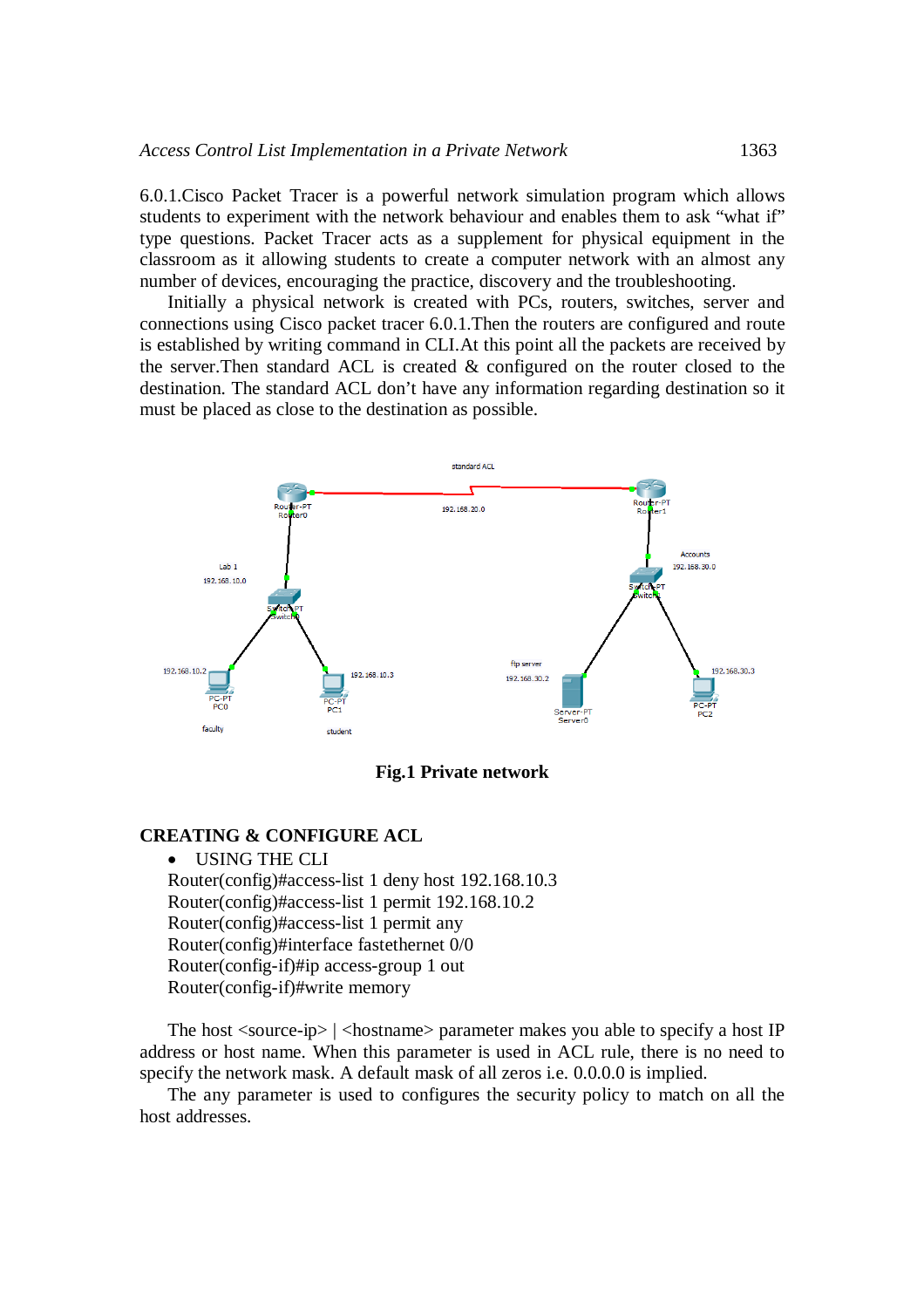The log argument is used to configure the network device to generate entriesin Syslog and also SNMP traps for those packets which are denied by the access policy.

## **RESULT ANALYSIS**

• Before applying standard ACL:





• Define route and configure ACL



**Fig.3 ACL Configuration**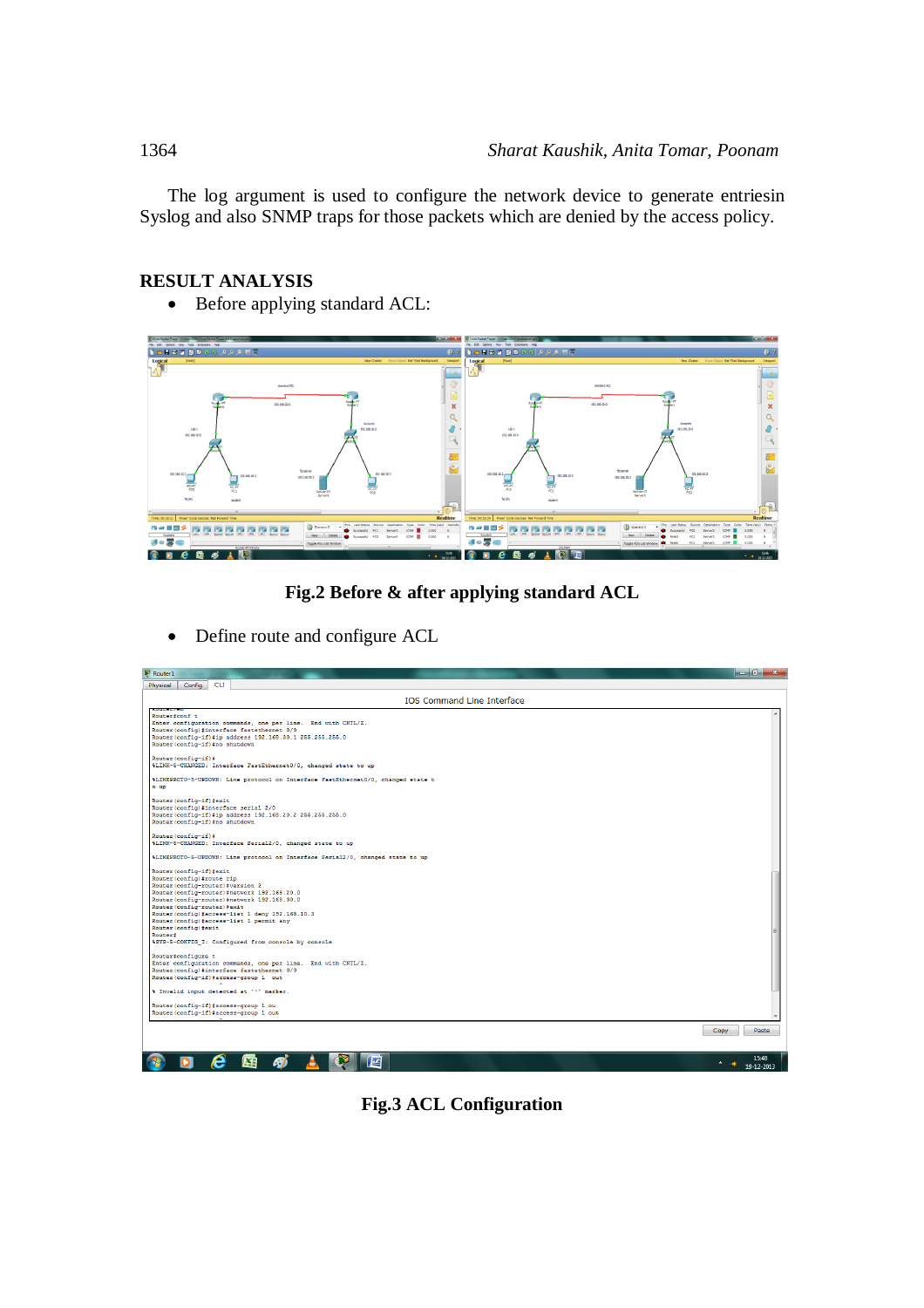| $P$ PCO                          |                          |                                 |
|----------------------------------|--------------------------|---------------------------------|
| <b>IP Configuration</b>          | X                        |                                 |
| IP Configuration                 |                          | http:                           |
| IP Address                       | 192.168.10.2             |                                 |
| Subnet Mask                      | 255.255.255.0            | <b>Web Browser</b>              |
| Default Gateway                  | 192.168.10.1             |                                 |
| DNS Server<br>IPv6 Configuration |                          |                                 |
| ○ DHCP ○ Auto Config ⊙ Static    |                          |                                 |
| IPv6 Address                     |                          | <b>Cisco IP</b><br>Communicator |
| Link Local Address               | FE80::230:F2FF:FED7:2888 |                                 |
| IPv6 Gateway                     |                          |                                 |
| IPv6 DNS Server                  |                          |                                 |
|                                  |                          |                                 |
|                                  |                          |                                 |

## **Configuring IPs:**

**Fig.4 IP Configuration**

### **VII. CONCLUSION**

This standard ACL provide security for the network of the organisation by providing traffic flow control. It enables the filtering of network packets flow *in* or *out* of router interfaces and hence increase the speed & performance of the server. It restrict network usage by certain users or devices.

In this experiment the standard ACL is configured on the router. It create filters based on source addresses and are used for server based filtering. In future the more security can be provided by creating filters based on source addresses, destination addresses, protocol, port number and other features and are used for packet based filtering for packets that traverse the network. This all can be done by configuring extended ACL